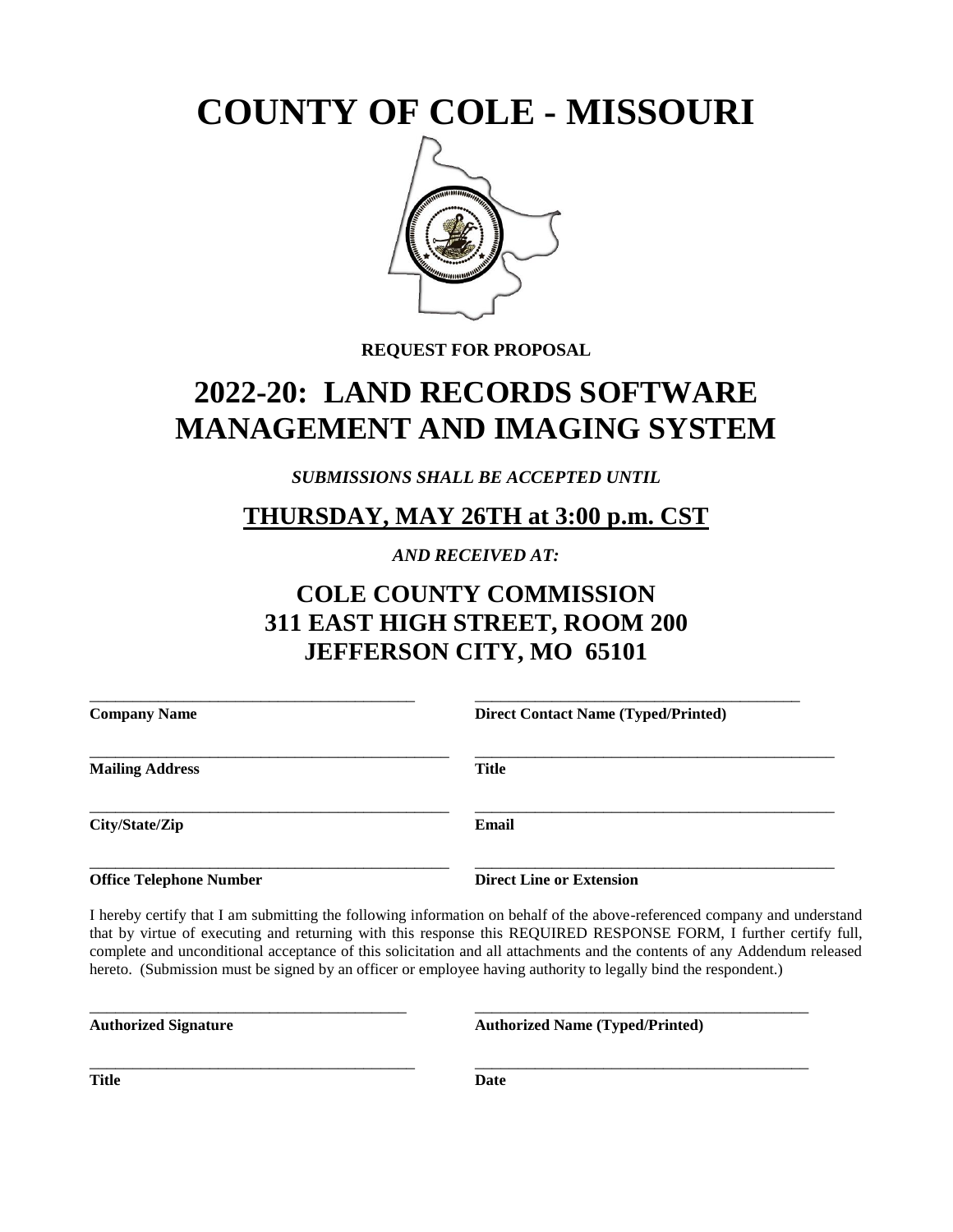# **REQUEST FOR PROPOSAL**

Sealed offers will be accepted by the Cole County Commission for consideration in provision of the following:

#### **2022-20 LAND RECORDS SOFTWARE MANAGEMENT AND IMAGING SYSTEM**

Submissions will be received at the office of the Cole County Commission, 311 East High Street, Room 200, Jefferson City, Missouri until 3:00 p.m. on Thursday, May 26, at which time they will be publicly opened and taken under advisement. Bidders should be aware that submissions are public record under state law. Specifications are available at [www.colecounty.org](http://www.colecounty.org/) or by contacting Jessica Bryant at [jbryant@colecounty.org.](mailto:jbryant@colecounty.org)

NEWS TRIBUNE: May 1, 8, 15

Legal Notices Cole County Commission 311 East High Street Jefferson City MO 65101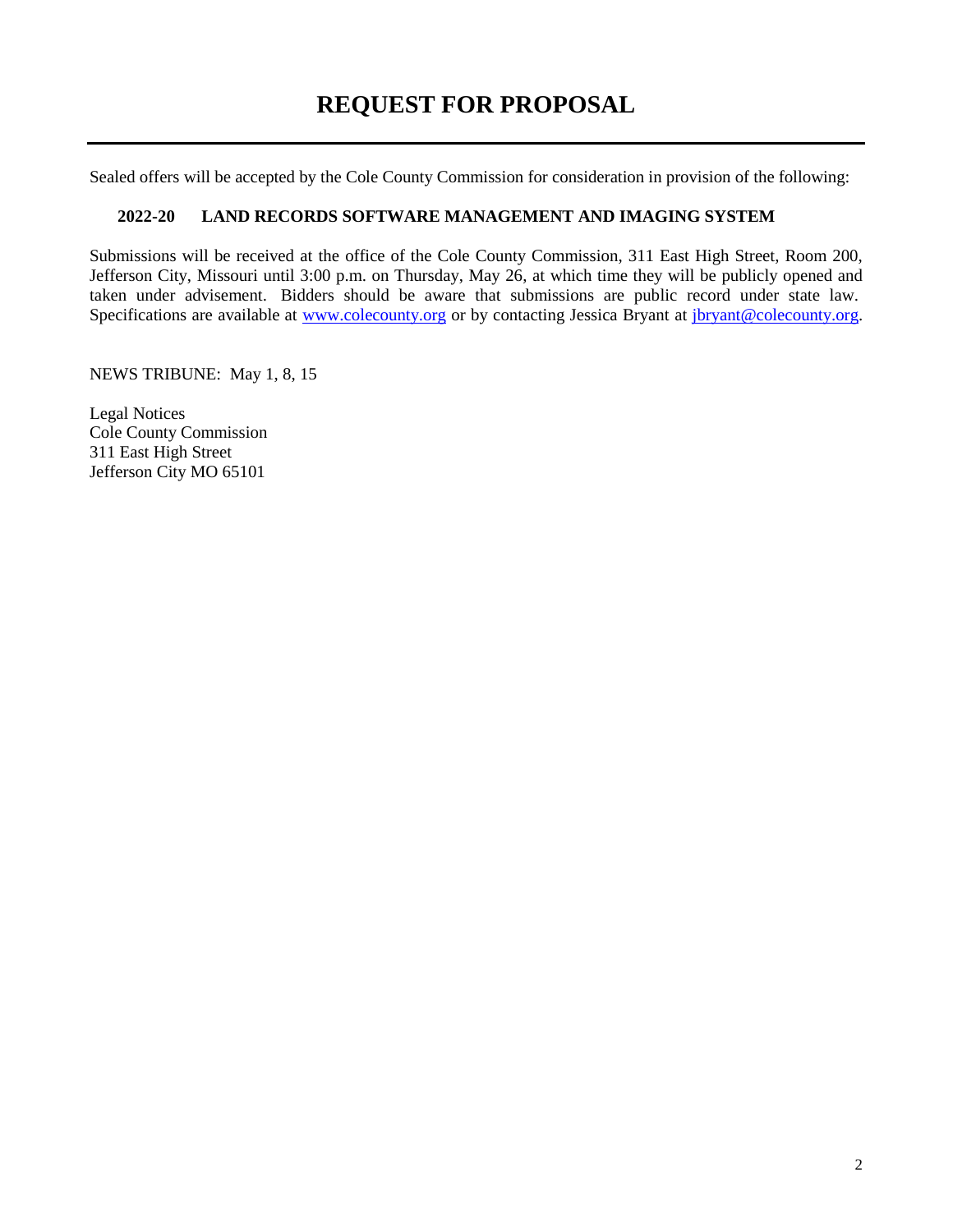**COLE COUNTY COMMISSION**

**COMMISSION PURCHASING PURCHASING**

(573) 634-9110 1736 SOUTHRIDGE DRIVE (573) 634-9168 JEFFERSON CITY, MISSOURI 65109

### **REQUEST FOR BID**

#### **1.0 OVERVIEW**

*1.1* **NOTIFICATION**. This document constitutes a request for competitive, sealed offers per the terms and conditions of bidding and any special conditions set forth herein for the provision of vital and land records software management system for the Cole County Recorder of Deeds.

Respondents are responsible for being thoroughly familiar with all specifications and requirements of this solicitation. Failure to examine any relevant document or provision thereof will not relieve the successful respondent from any obligation under this bid. Qualified organizations are invited to prepare an offer in response to this document and in doing so, concur with all terms, conditions, specifications and addenda to this bid unless specifically noted otherwise in a separate section titled "EXCEPTIONS" within their submission.

*1.2* **QUESTIONS, REQUESTS FOR CLARIFICATION OR INTERPRETATION.** Respondents are advised that all questions concerning the meaning or intent of these specifications must be submitted **IN WRITING**  and received at least five (5) business days prior to the date scheduled for bid opening. All inquiries shall be directed to:

#### **Jessica Bryant jbryant@colecounty.org**

As of the issuance date of this solicitation and continuing until the final date for acceptance of submissions, all respondents are specifically directed not to discuss, hold meetings, conferences, or technical discussions with any County employee for the purpose of responding to this solicitation except as otherwise permitted by this bid document. Respondents should not otherwise ask any County officials or employees questions about the bid or related issues, either orally or by written communication. Respondents directly contacting other County employees risk elimination from further consideration.

*1.3* **ISSUANCE OF ADDENDA**. Every attempt shall be made to ensure that all written questions receive an adequate and prompt response. However, in order to maintain a fair and equitable bid process, all respondents will be advised of any questions submitted, the County's response, and any other pertinent information related to this solicitation via the issuance of addenda, which will be posted at [www.colecounty.org.](http://www.colecounty.org/) An addendum may contain information that could affect bid responses. It shall be the responsibility of the respondent to verify whether or not any addenda have been issued prior to submitting a bid response to Cole County.

All issued addenda are incorporated by reference as if fully set out herein. Respondents are cautioned that the only official position of Cole County is that which is issued by Cole County in these specifications or by addendum thereto. No other means of communication, whether written or oral, shall be construed as a formal or official response or statement. The County assumes no liability if a respondent fails to incorporate addenda into their bid. Failure to have requested an addendum covering any questions affecting the interpretation of these specifications shall not relieve the awarded party from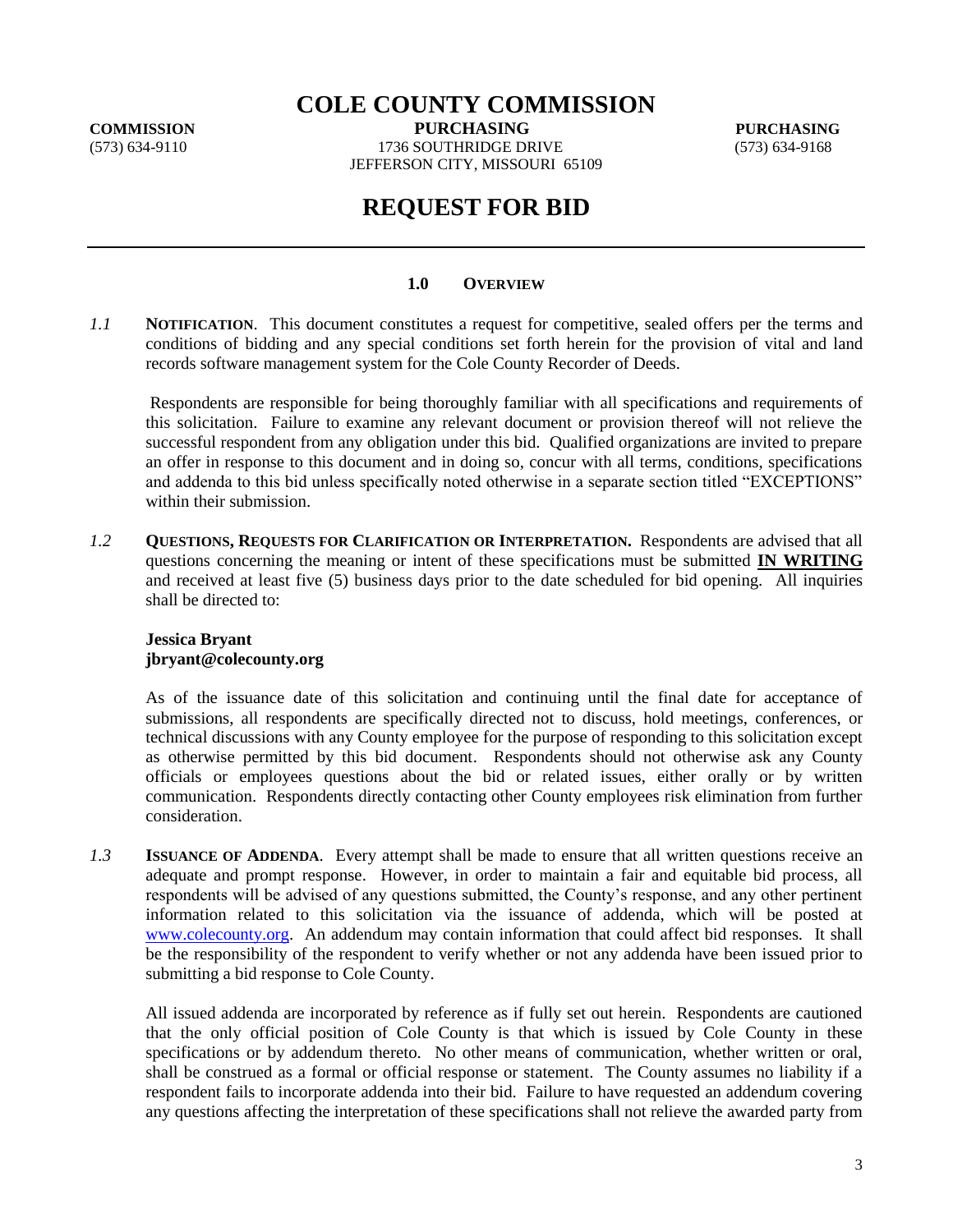delivering the completed project, product and/or service in accordance with the intent of these specifications.

- *1.4* **SUBMISSION REQUIREMENTS**. A fully executed bid, including the specification pages comprising this invitation and any related illustrative documentation and/or issued addenda shall be:
	- submitted in a sealed envelope identified by bid number, bid title, and bid opening date/time;<br>■ Complete and signed by an official authorized to obligate the agency or company submitti
	- Complete and signed by an official authorized to obligate the agency or company submitting the bid;
	- $\blacksquare$  inclusive of (1) complete original bid and two (2) exact duplicates (electronic copies are appreciated for any response exceeding 50 pages).

It is the responsibility of each respondent to deliver its submission to the office of the Cole County Commission, 311 East High Street, Room 200, Jefferson City, Missouri on or before the date and exact time indicated for public bid opening. Fax and email submissions will not be considered. Responses will be time and date stamped; those received late will be determined non-responsive and returned unopened to the sender **without exception**.

- *1.5* **BID OPENING***.* Submissions will be publicly opened in the Cole County Commission Chambers on Thursday, May 26 at 3:00 p.m. Central. Respondents and the public are invited but not required to attend the formal bid opening. All documents will be made available for public inspection, but no decision relating to the award of the contract or agreement will be made at the bid opening.
- *1.6* **ADVICE OF AWARD.** Award notification letters, along with a bid tabulation summarizing responses received, will be sent via email to all parties that submitted a response upon bid award by the Cole County Commission.

#### **2.0 TERMS AND CONDITIONS**

- *2.1* **INCURRING COSTS.** Cole County shall not pay for any information requested herein nor be obligated or liable for any cost incurred by any respondent in submitting a response.
- *2.2* **RESERVATIONS.** The right is hereby reserved to reject any or all submissions for any reason, in part or in whole, received in response to this solicitation; to waive or not waive informalities or irregularities in any response or the bidding procedures; to request supplementary information from respondents as determined necessary to effectively evaluate responses; to cancel this solicitation, advertise for new and/or purchase off of cooperative purchasing contract(s); and to accept, request clarification or further negotiate the terms, conditions and/or methodology of any response if, in Cole County's sole judgment, the best interests of Cole County will be so served.
- *2.3* **MODIFICATION/WITHDRAWAL.** Receipt of written notice or an in-person request from a properly identified individual prior to the official date and time set for bid opening must occur in order to modify or withdraw a submission which has been delivered to the office of the Cole County Commission.
- *2.4* **VALIDITY.** Respondents agree that submissions will remain valid for consideration by the County for a minimum period of ninety (90) calendar days after the date specified for bid opening.
- *2.5* **RESPONSE MATERIAL OWNERSHIP**. All material submitted in response to this solicitation becomes the property of Cole County and may be disclosed upon proper Sunshine Law request per 610.021(12) RSMo.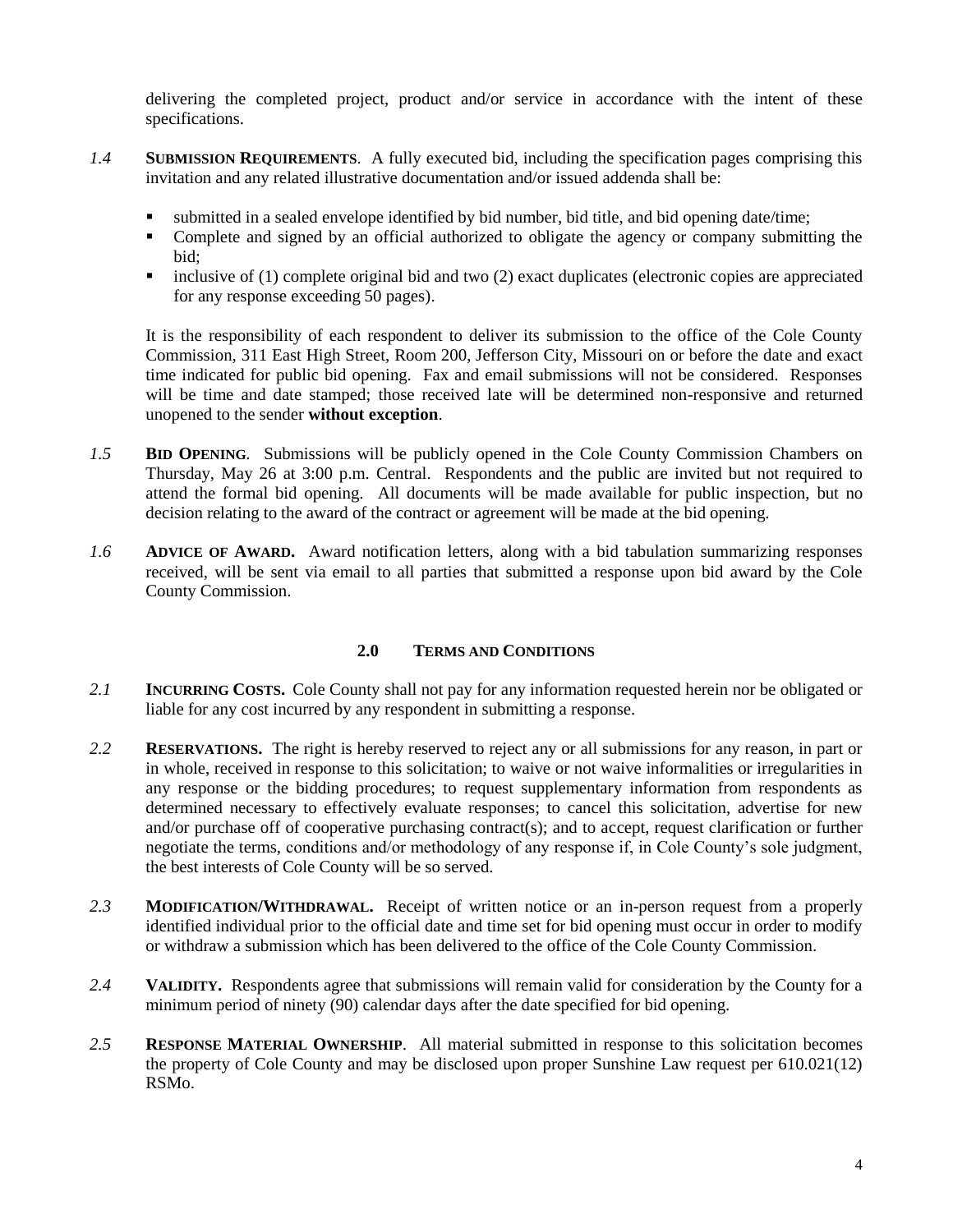- *2.6* **EXCEPTIONS.** The wording of this solicitation may not be changed or altered in any manner. Changes, additions or limiting provisions made on the invitation will render the bid informal and may cause its rejection. Taking exception to any clause in part or in whole does not necessarily disqualify a respondent; any such exception shall be clearly identified and described in full detail in the respondent's submission on a separate page clearly titled "EXCEPTIONS." Any exception will be evaluated and accepted or rejected by Cole County, whose decision shall be final and conclusive. In the absence of such declaration(s), the response shall be accepted as in strict compliance with all terms, conditions, and specifications requested and the awarded party shall be held responsible for providing the product or service accordingly.
- *2.7* **RESTRICTIVE LANGUAGE**. It shall be the responsibility of respondents to ask questions, request changes or clarification, or otherwise advise Cole County if any language, specification or requirement of this solicitation appear to be ambiguous, contradictory, and/or arbitrary, or appear to inadvertently restrict or limit responses to a single source. Such notification must be directed to the Purchasing Agent and received at least five (5) business days prior to the date set for bid opening.
- *2.8* **INTERPRETATION.** If the bidder has any questions which arise concerning the true meaning or intent of the Plans, Specifications or any part thereof, which affect the cost, quality, quantity, or character of the project or service, he shall request in writing that an interpretation be made and an addendum be issued which shall then be posted at [www.colecounty.org.](http://www.colecounty.org/) Failure to have requested an addendum covering any questions affecting the interpretations of the Plans and Specifications shall not relieve the successful respondent from delivering the product, service or completed project in accordance with the intent of the Plans and Specifications. Should any differences arise as to the meaning or intent of these specifications, Cole County's interpretation shall be final and conclusive.
- *2.9* **EQUIVALENT MATERIAL/EQUIPMENT***.* Any listed manufacturer/model number(s) or a definite reference to a particular item or piece of equipment is intended to establish a minimally acceptable design, type, quality, functional capacity, and/or desired performance level. It is to be understood that any equivalent alternate which will perform adequately the duties imposed by the general design may be proposed and bid so long as sufficient details necessary to establish equivalency are included in the submission. Acceptance is subject to approval of the County which may request further information, sample(s) and/or a demonstration prior to bid award. Cole County shall be the sole judge of equivalency.
- *2.10* **LIKE OR SIMILAR PRODUCT**. Cole County reserves the right, at its sole discretion, to obtain like or similar product(s) to that which has been specified herein when use of such product is deemed in the best interest of the County.
- *2.11* **QUALIFICATIONS OF RESPONDENTS***.* Cole County may make such investigations as deemed necessary to determine the ability of any respondent to provide the product and/or service described herein. Respondent shall furnish to the County all such information and data for this purpose that the County may request. The County reserves the right to reject any submission if the evidence submitted by the respondent or investigation of such respondent fails to satisfy the County that such respondent is properly qualified to carry out the obligations of the contract and/or to complete the work contemplated herein.
- *2.12* **PRICES**. Prices must be stated in units of quantity specified and must be firm. Price submitted for each item shall include all cost, of whatever nature, that is involved in achieving the good or service per the Specifications. Bids qualified by escalator clauses may not be considered.
- *2.13* **TAX EXEMPTION.** Cole County is funded by public monies and as such has been approved by the State of Missouri for sales/use tax‐exempt status. The Missouri tax identification number and certificate is available to the awarded party upon request.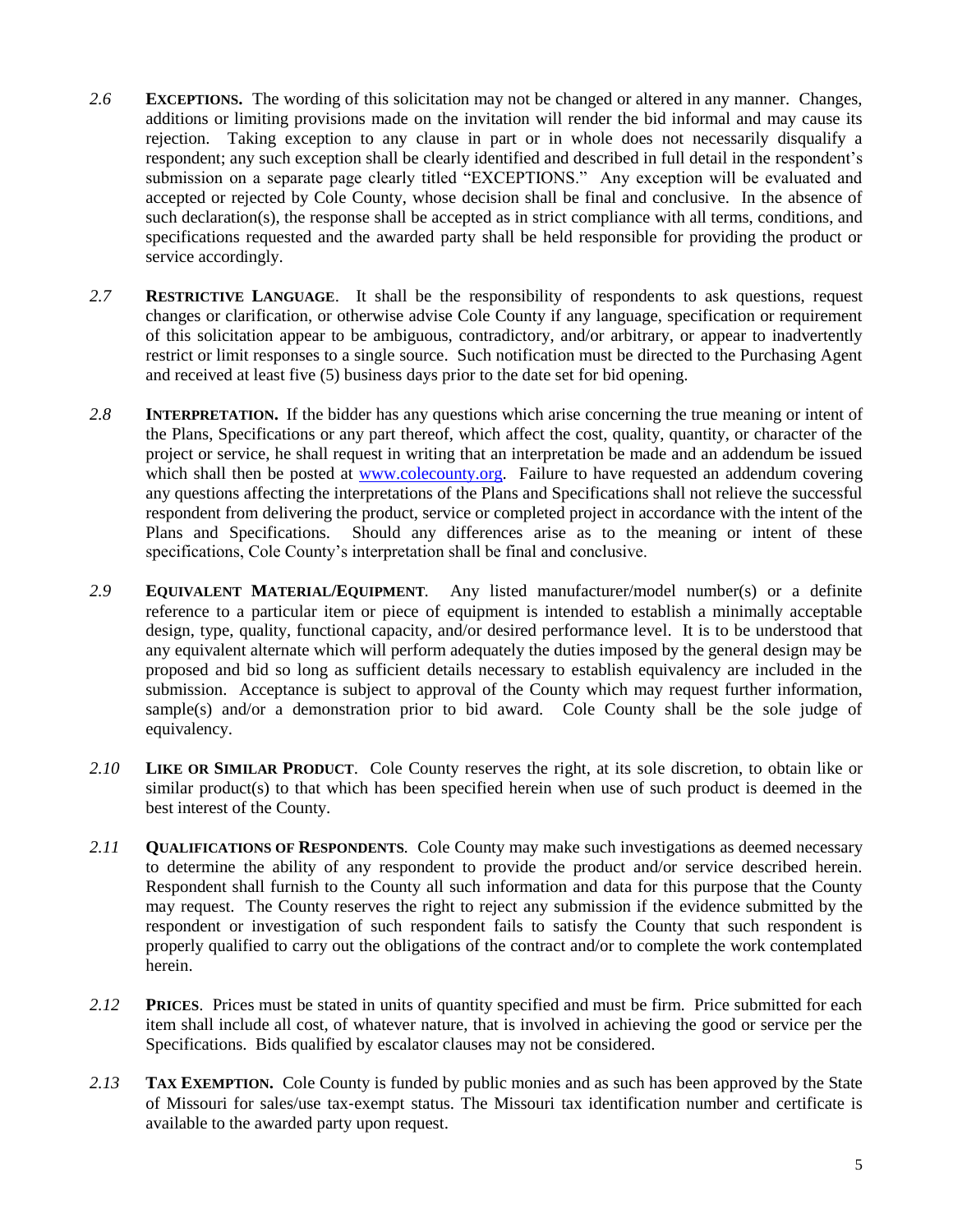- *2.14* **CANCELLATION**. The County reserves the right to cancel any or all of an order or contract if delivery is not made or work is not started as guaranteed. In case of delay, the Contractor must contact the County to notify of said delay and arrange an alternate schedule if agreeable to the County.
- *2.15* **DELIVERY.** The delivery date(s) or when work will start shall be stated in definite terms as they may be taken into consideration when making award. Cole County reserves the right to cancel all or any part of an order if delivery is not made or work not started as guaranteed.
- *2.16* **DEFAULT**. In case of default by the bidder or contractor, the County of COLE will procure the articles or services from other sources and hold the bidder or contractor responsible for any excess cost occasioned thereby.
- *2.17* **ACCEPTANCE***.* No equipment, supplies, materials and/or services received by Cole County pursuant to this solicitation shall be deemed accepted until the County has had reasonable opportunity to inspect. Cole County reserves the right to reject anything that does not comply with reasonable expectations based on the specifications outlined herein.
- *2.18* **SHIPMENTS***.* All shipments shall be F.O.B. destination, freight prepaid.
- *2.19* **APPLICABLE LAW**. In submitting a bid, the respondent warrants that it has complied with all applicable laws, rules and ordinances of the United States, Missouri or any other governmental authority or agency in providing the product(s) or service(s) specified herein. Any contract resulting from this solicitation is to be interpreted by the laws of Missouri. The parties agree that the proper forum for litigation arising out of the contract resulting from this solicitation is Cole County, Missouri.

The contractor must agree to comply with all federal, state and local laws or ordinances, and all applicable rules, regulations, and standards established by an agency of such governmental units, which are now or hereafter promulgated insofar as they relate to the contractor's performance of the provisions of the agreement. It shall be the obligation of the contractor to apply for, pay for, and obtain all permits and/or licenses required by any governmental agency for the provision of those services contemplated herein.

- *2.20* **AS NEEDED, IF NEEDED**. The contractor shall provide product or service on an "as needed, if needed" basis for Cole County in accordance with the provisions and requirements stated herein. The resulting contract does not guarantee that all purchases of this nature will go to the successful respondent(s), but rather establishes a primary vendor. Any usage quantities included in this request are based on estimated need; Cole County reserves the right to increase or decrease quantities to meet actual needs and maintain the quoted pricing.
- *2.21* **ASSIGNMENT.** The awarded party shall not assign the Contract, subcontract, or sublet it as a whole without the prior written consent of Cole County. Assignment, subcontracting, or subletting without such consent will in no way relieve the awarded party of any of its obligations under this Contract unless specified, in writing, by Cole County.
- *2.22* **EVALUATION**. The County's sole purpose in the evaluation process is to determine from among the responses received which one is best suited to meet the County's needs at the lowest possible cost. Any final analysis or weighted point score does not imply that one bidder is superior to another, but simply that in our judgment the contractor selected appears to offer the best overall solution for our current and anticipated needs at the lowest possible cost.
- *2.23* **BASIS OF AWARD.** Award shall be made to the lowest responsible bidder(s) whose offer best responds to the quality, capacity, and service requirements of Cole County, as determined by the County.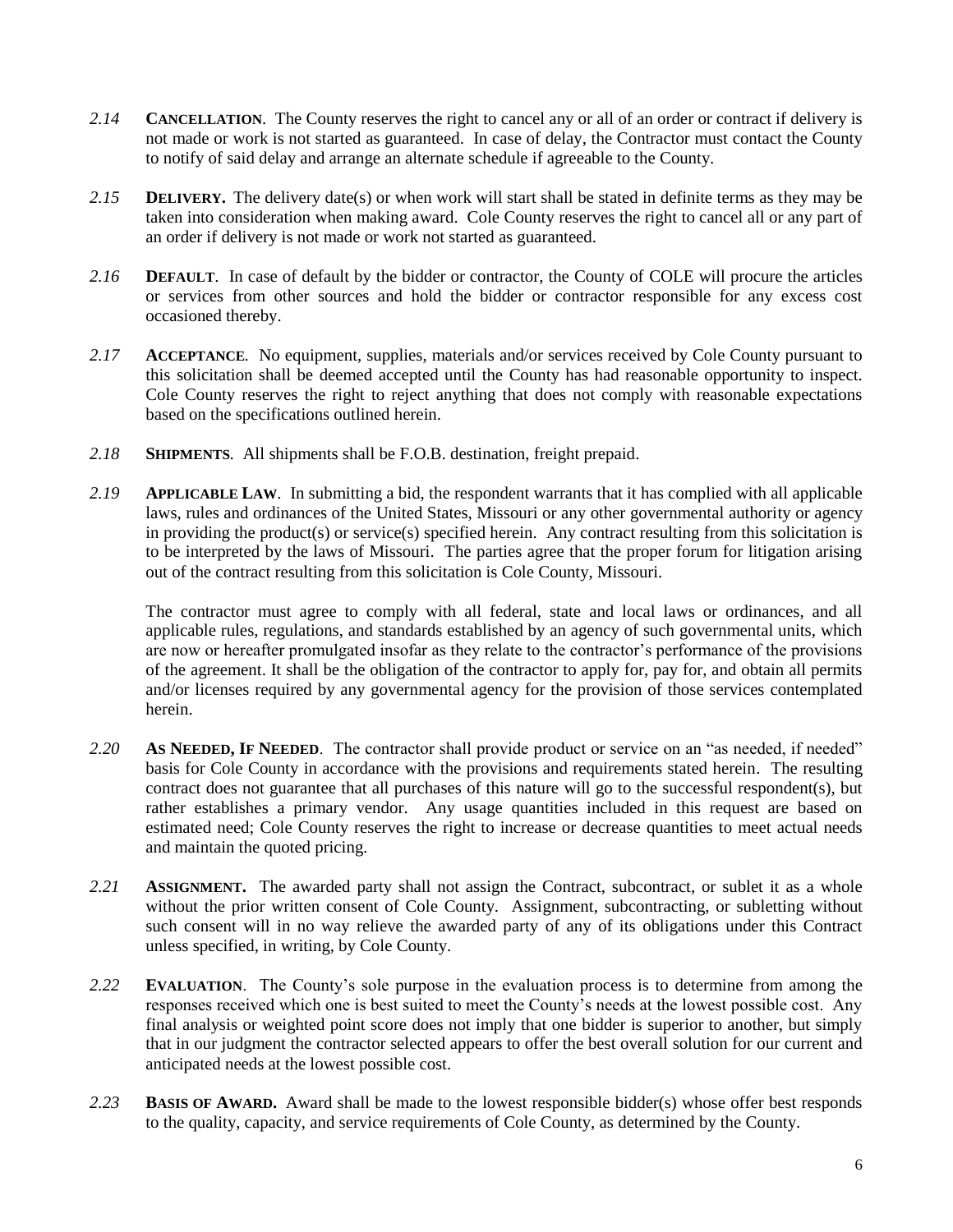- *2.24* **PREFERENCE***.* In making bid awards, Cole County shall give preference to all firms, corporations, or individuals that maintain office or places of business within the County of COLE when the quality of the commodity or performance promised is equal or better and the price quoted is the same or less.
- *2.25* **INSURANCE REQUIREMENTS***.* The Successful Contractor shall purchase and maintain in force, at its own expense and with an insurance company licensed to do business in the State of Missouri, such insurance as will protect Contractor from claims which may arise out of or result from the execution of the work under the contract resulting from this Request for Bid, whether such execution be by him/herself, his/her employees, agents, or by anyone for whose acts he/she may be liable. If any such work covered under the Contract is to be performed on County-owned or leased premises, the Vendor agrees to carry liability and workman's compensation insurance, satisfactory to the County, and to indemnify the County against all liability, loss, and damage arising out of any injuries to persons and property caused by the Vendor, his sub-contractors, employees or agents. The insurance coverage shall be such as to fully protect the County and the general public from claims for injury and damage resulting by any actions on the part of the Successful Bidder as enumerated above. All policies must name the County as an additional insured and provide thirty (30) days written notification to the County prior to any material changes or cancellation.
- *2.26* **COOPERATIVE PROCUREMENT***.* Various State Agencies, City and County Offices, the City of Jefferson and/or other Cities within the boundaries of Cole County may or may not request an unknown quantity of goods or services under this bid during the bid period or resulting agreement period at the same prices, terms and conditions stated herein.

It is agreed and understood that each participating political subdivision will make its own separate contract with the successful bidder, that each participating political subdivision shall only be liable to the successful bidder for materials or supplies contracted for by each political subdivision without any liability for purchases contracted for by any other participating political subdivision, and each successful bidder shall be required to bill each participating political subdivision directly for those materials or supplies for which it has purchased.

In the event of any dispute between a political subdivision and a successful bidder arising after a contract of purchase has been executed, such dispute shall be handled by and between the particular political subdivision affected and the contractor.

#### *2.27* **CONTRACT TERMINATION.**

*2.27.1* **TERMINATION FOR DEFAULT.** If, through any cause, the awarded party shall fail to fulfill, in a timely and proper manner, its obligations under the contract resulting from this solicitation, or if the awarded party shall violate any of the covenants, agreements, or stipulations of said contract, Cole County shall thereupon have the right to terminate this contract for cause by giving written notice to the awarded party of its intent to terminate and at least ten (10) calendar days to cure the default or show cause why termination is otherwise not appropriate. In the event of termination, all finished or unfinished documents, data, studies, survey, drawings, maps, models, photographs, and reports or other material prepared by the awarded party under this contract shall, at the option of Cole County, become its property, and the awarded party shall be entitled to receive just and equitable compensation for any services and supplies delivered and accepted. The awarded party shall be obligated to return any payment advanced under the provisions of this contract.

Notwithstanding, the awarded party shall not be relieved of liability to Cole County any damages sustained by the County by virtue of any breach of the contract by the awarded party, and the County may withhold any payment to the awarded party for the purpose of mitigating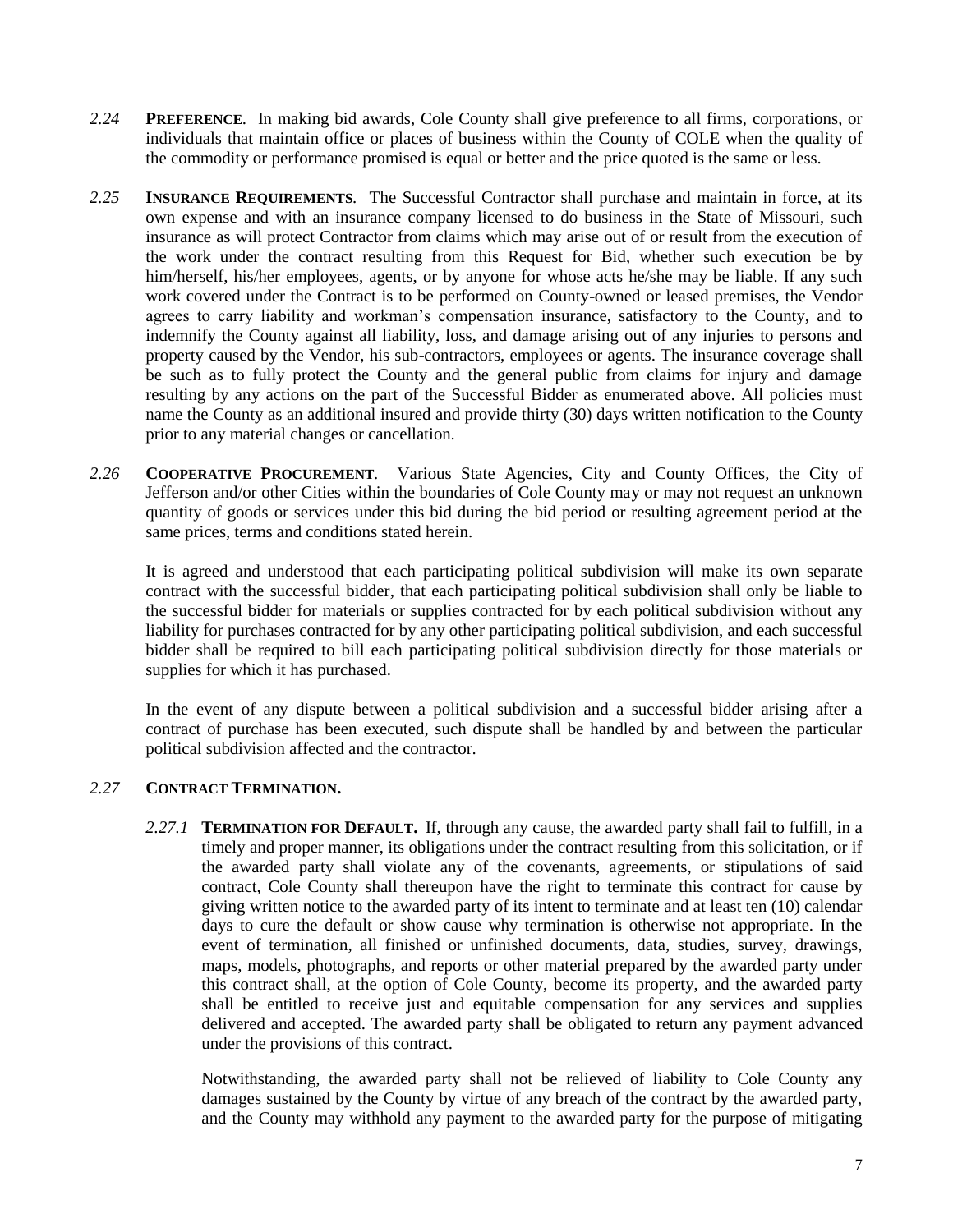its damages until such time as the exact amount of damages due the County from the awarded party is determined.

If after such termination it is determined, for any reason, that the awarded party was not in default, or that the awarded party's action/inaction was excusable, such termination shall be treated as a termination for convenience.

*2.27.2* **TERMINATION FOR CONVENIENCE.** The performance of work under the contract resulting from this solicitation may be terminated by Cole County in whole or in part at such time that the Cole County Commission determines that such termination is in the best interest of Cole County. Any such termination will be affected by delivery to the awarded party of a letter of termination specifying the extent to which performance of work under the contract is terminated and the date upon which such termination is effective.

After receipt of a termination letter the awarded party will:

- Stop work on the contract on the date and to the extent specified in the letter.
- Place no further orders for materials, services or facilities except as may be necessary to complete any portions of the work under contract not terminated.
- Complete on schedule such part of the work as will not be terminated.
- *2.28* **ANTI-DISCRIMINATION AGAINST ISRAEL ACT.** The contractor certifies that it is not currently engaged in and shall not, for the duration of the contract, engage in a boycott of goods or services from the State of Israel; companies doing business in or with Israel or authorized by, licensed by, or organized under the laws of the State of Israel; or persons or entities doing business in the State of Israel.

#### **3.0 SCOPE OF WORK**

- *3.1* **OVERVIEW.** The County is requesting proposals from qualified vendors for a replacement to the current Land Indexing Software for the Cole County Recorder of Deeds Office. The successful bidder will provide all services required for installation, conversion of both data and images from current system, and user training of the new system.
- *3.2* **BACKGROUND INFORMATION.** The Cole County Recorder of Deeds is responsible for recording and filing real property records, tax liens, marriage licenses, Plats, Surveys and other miscellaneous records. As keeper of the records, the Recorder of Deeds is also responsible for issuing certified and uncertified copies of deeds and/or marriage licenses.

The purpose of this RFP is to acquire the technology and services necessary to replace the current system while improving operating efficiencies and customer services. This software will maintain the integrity of our County's official records by indexing all our real documents, including death certificates, marriage licenses, and marriage licenses applications. This request includes the following functions: a recording/cashiering system with integrated scanning and indexing capabilities, implementation services, and annual software maintenance. The Recorder of Deeds is interested in acquiring the best solution based on the criteria and requirements defined in this document.

#### *3.3* **MAJOR APPLICATION COMPONENTS MUST INCLUDE:**

#### *3.3.1* **REAL ESTATE RECORDS**

- Cashiering and Recording
	- o Cashiering of other services. i.e. Copy fees, RMS access fees
	- o Automated Fee Calculation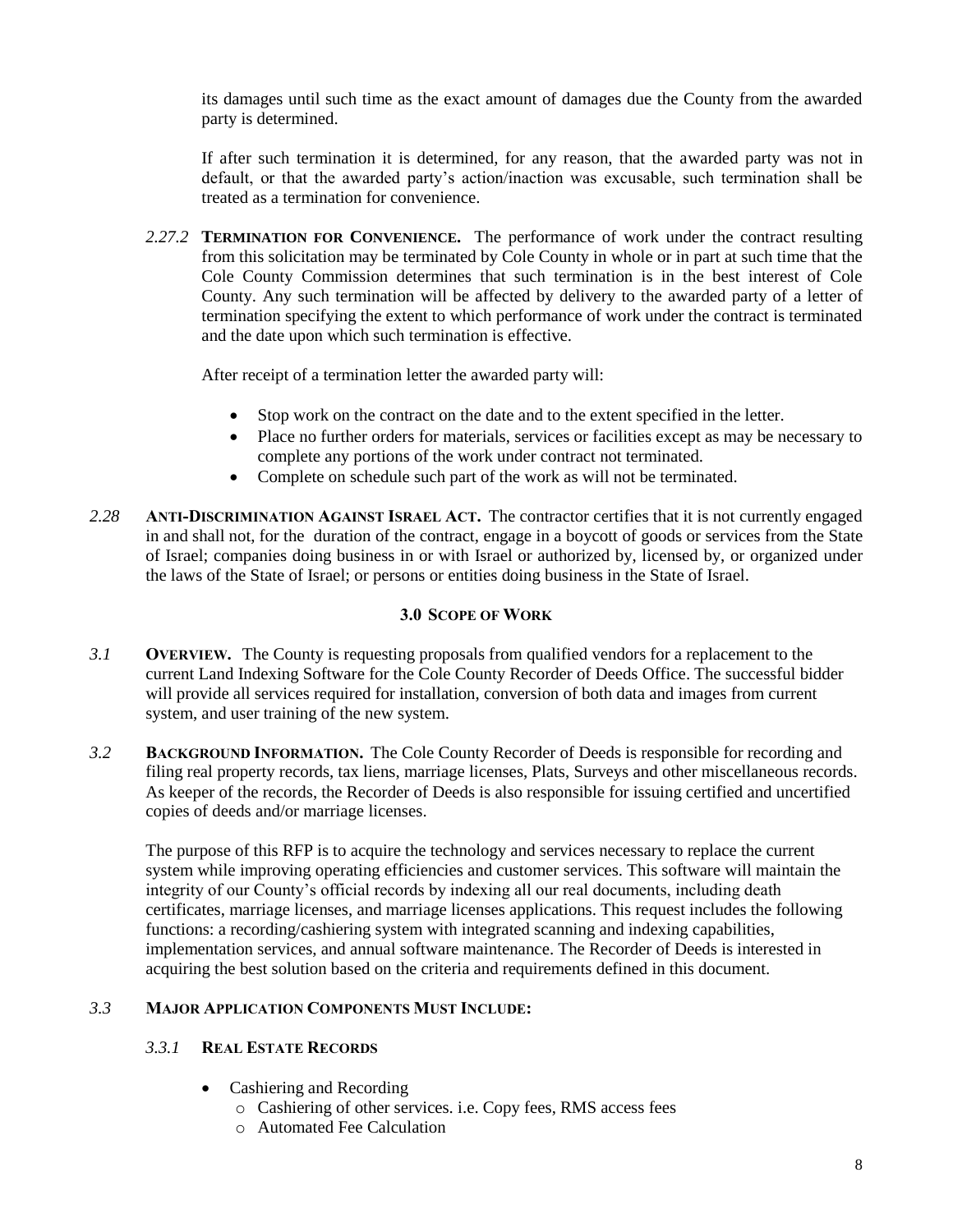- o Automated Book & Page assignment
- o Easy document retrieval
- o Reports
- Scanning & Imaging
	- o Best practices for scanning, access, security, integration, and compliance
	- o Small and large paper scanning
	- o Scanned image enhancement
	- o Digital formats adhere to current records system and scanning requirement
- Indexing & Indexing Verification
	- o Real Estate
	- o Military Discharges
	- o Tax Liens
	- o Plats and Surveys

#### *3.3.2* **MARRIAGE LICENSE**

- Cashiering and Recording
- Scanning
- Indexing

#### *3.3.3* **PUBLIC RESEARCH**

- Real Estate
- Marriage License
- Tax Liens
- Plats and Surveys
- *3.4* **KEY FEATURES.** The Recorder of Deeds will purchase all hardware components for this project based on specification provided by the successful bidder.
	- Microfilm Production
	- E-Recording
	- Web search and Notification Services
	- Web hosting
	- Fraud Alert Notification System
	- Off-site backups
	- Plats and Surveys
	- Other Components include:
		- o Implementation Services
		- o Support and Maintenance
- *3.5* **FUNCTION REQUIREMENTS.** Single system which integrates the following functions for the recording of Lands Records, Tax Liens, Military Discharges, Marriage Licenses and Applications, Plats and Surveys. This system must provide the ability to record all of these instrument types. The Marriage License is filed in a separate index tailored to Missouri's marriage license requirements.

#### *3.6* **REQUIRED FEATURES.**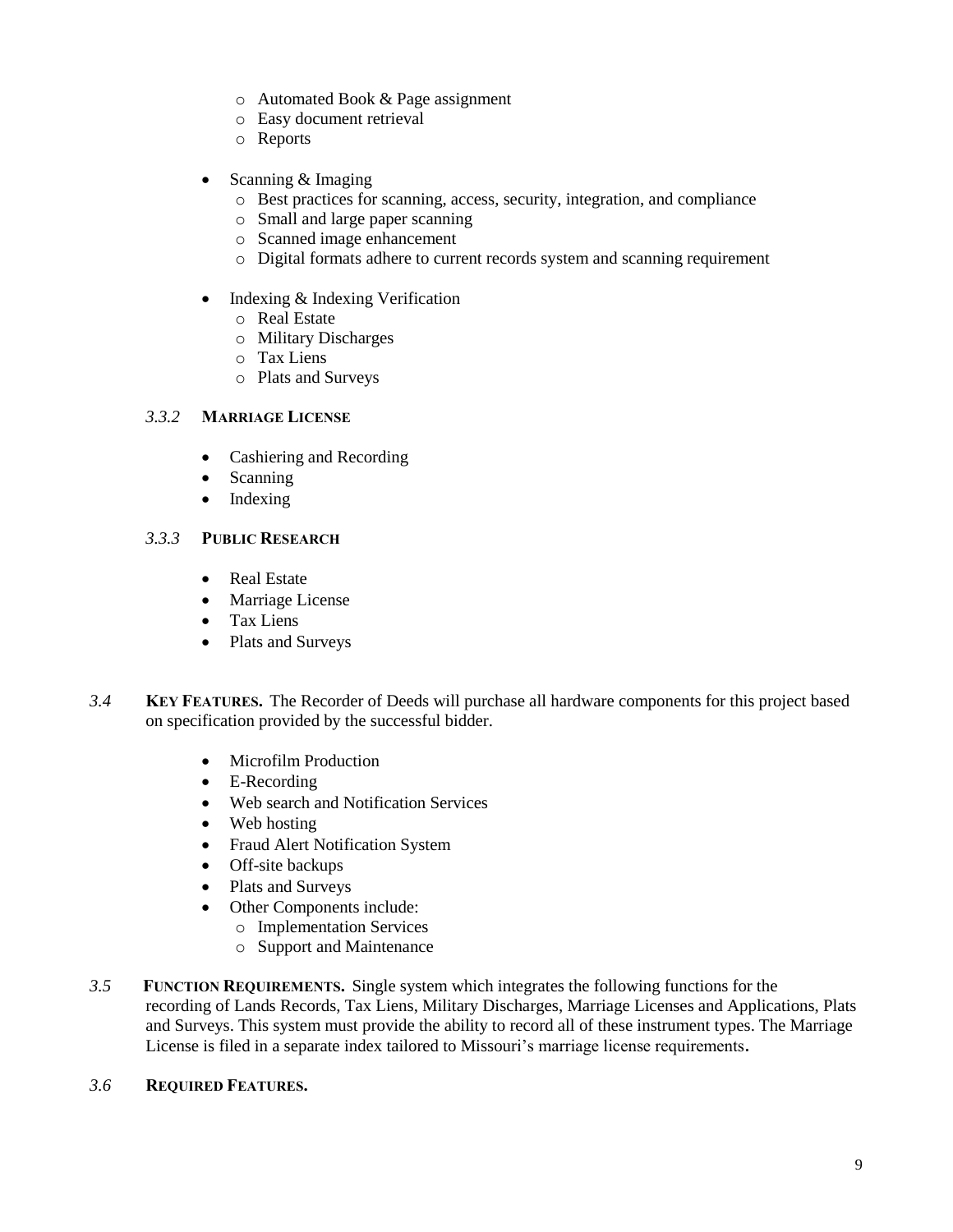- Extract, convert, load data and image from the existing information system to the proposed software.
- Cashiering
	- o Allow concurrent cashiering at multiple stations
	- o Auto calculate fees based on a configurable fee structure
	- o Auto or Manual assignment of recordation details
	- o Provide configurable printed receipt
	- o Print configurable barcode label for document certification and identification
	- o Provide check endorsement
	- o Reports daily, monthly, annually
- Integrated Imaging
- Scanning
	- o Scanning must automatically tie scanned images to document data
	- o Scanning must validate scanned page count v. recorded page count
- Ability to limit public access to specific document types
- Ability to assign instrument numbers values, as well as book and page based on instrument type. The system needs to be able to assign an instrument number, book/page, or both depending on the instrument type
- Workflow based system including data entry and verification steps
- Data entry of document indexing information
- Data entry via on screen image or paper
- Maintain document audit log
- Verification of document indexing information
- Provide public search modules of both in house and internet users
- Provide the ability to allow or limit document viewing and printing via the internet module
- Software table driven and configurable
- Images to be stored as Group IV tiff
- Provide import and export of data and images for the title companies and microfilm service providers
- Must provide the ability to export marriage license data to a file compliant with Missouri formatting requirement
- Ability to print Marriage License forms on Cole County pre-printed forms
- Ability to run product and service reports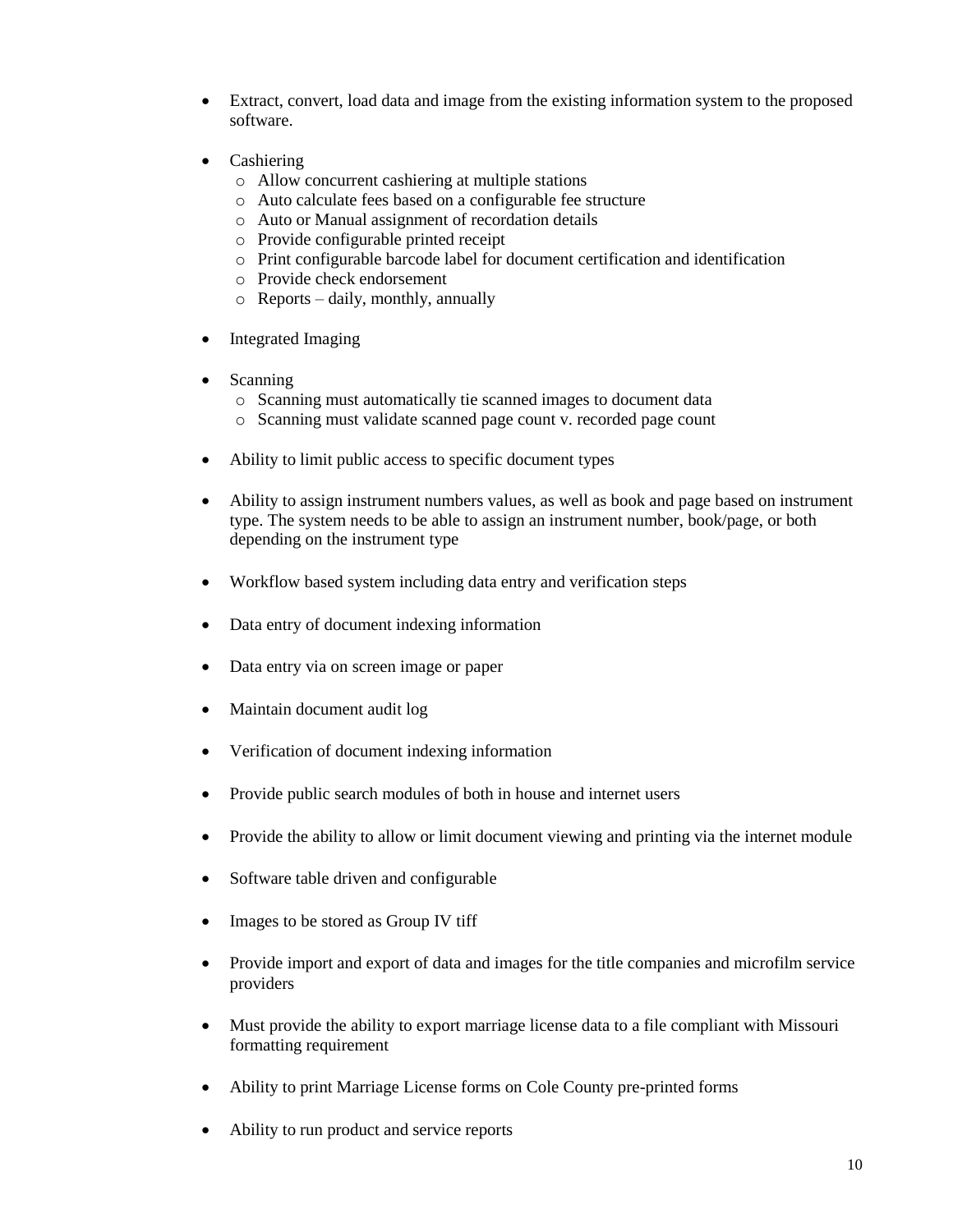- Ability to e-Record real documents
- Provide Fraud Protection
- A user-friendly, intuitive interface that will not only enhance productivity but be a positive experience for the customer
- Quoted price must include integration with the Missouri eRecording portal at no additional cost
- *3.7* **TECHNICAL REQUIREMENTS.** Services to be provided by vendor shall include the following but are not limited to the following:
	- Microsoft SQL Server for database services
	- Microsoft Windows Server for file services
	- Microsoft IIS for Web Services
	- True windows base software
	- Web server must run in a protected area outside of a firewall
	- The web server must not require direct access to the SQL server or file serves shares
	- Must support Windows 2016 Server and Windows 10 or newer workstations
	- Must run on a Ethernet network using TCP/IP as the communications protocol
	- Support both Twain and Image Controls based scanners
	- Must support NAT and user configured port assignments for DMZ to intranet communications
	- Vendor will describe system backup requirements and strategy
	- Replication of data daily or stream it back to the Recorder's office, daily on a file server/storage
	- Include hosted costs, maintenance and storage space details for both; vendor hosting and Recorder's office hosting
	- Include hosted and on premise cost for custom reports and program/app updates if not included in maintenance
	- It is preferred that public web server be hosted at vendor's data center and in the U.S.
	- It is mandatory that a copy of the recorder's data replicated at least daily be kept on the Cole County servers if cloud hosted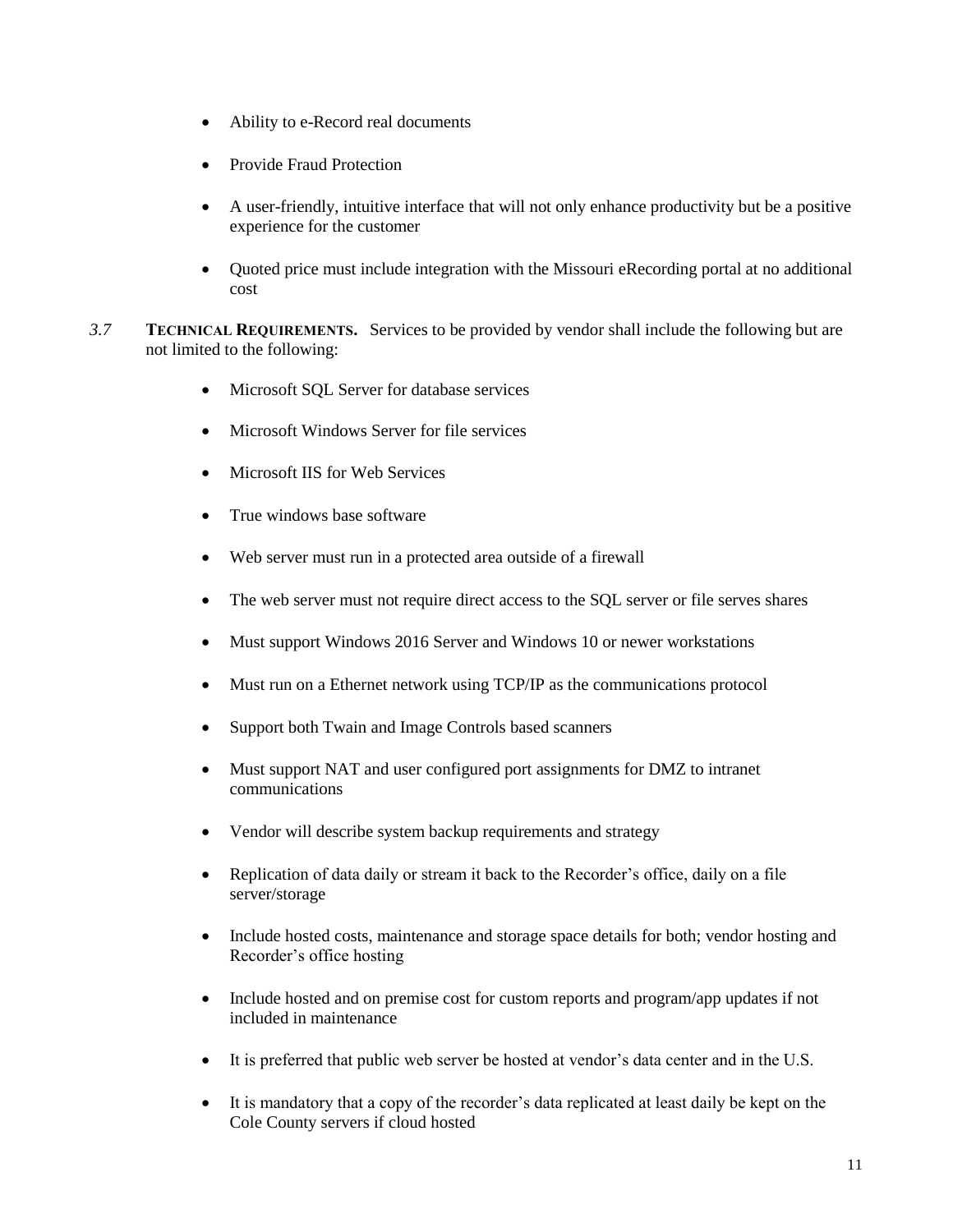- Include bandwidth requirements for hosted version
- User friendly for the average patron

#### *3.8* **SERVICES.**

- A technician should be available for the Recorder's staff during normal business hours; 8  $am - 5 pm$
- Remote access and VPN management as requested by the Recorder's IT
- On call support, remote and onsite, should be available after normal business hours including holidays and weekends, if necessary, and as requested by the Recorder
- Emergency response time: half hour during normal business hours and one hour after normal business hours
- *3.9* **EQUIPMENT.** The selected vendor shall identify all equipment required to fulfill the proposal. Vendor may recommend lease, purchase or vendor provided equipment and support.
- *3.10* **CONTRACT PERIOD.** The term of the contract for maintenance and support of IT Services shall be from September 1, 2022 through August 31, 2027 unless stated differently.
- *3.11* **TRAINING.** The selected vendor will provide on-site training for the Recorder's Office staff. Please outline training costs and plans.
- *3.12* **DATA OWNERSHIP.** The successful vendor agrees all data, records, and information in whatever form, is the custody or control of Cole County and/or the Cole County Recorder of Deeds, to which the successful bidder, its agents and employees and/or the software application which is the subject of this proposal obtain access, remains at all times the property of Cole County Missouri.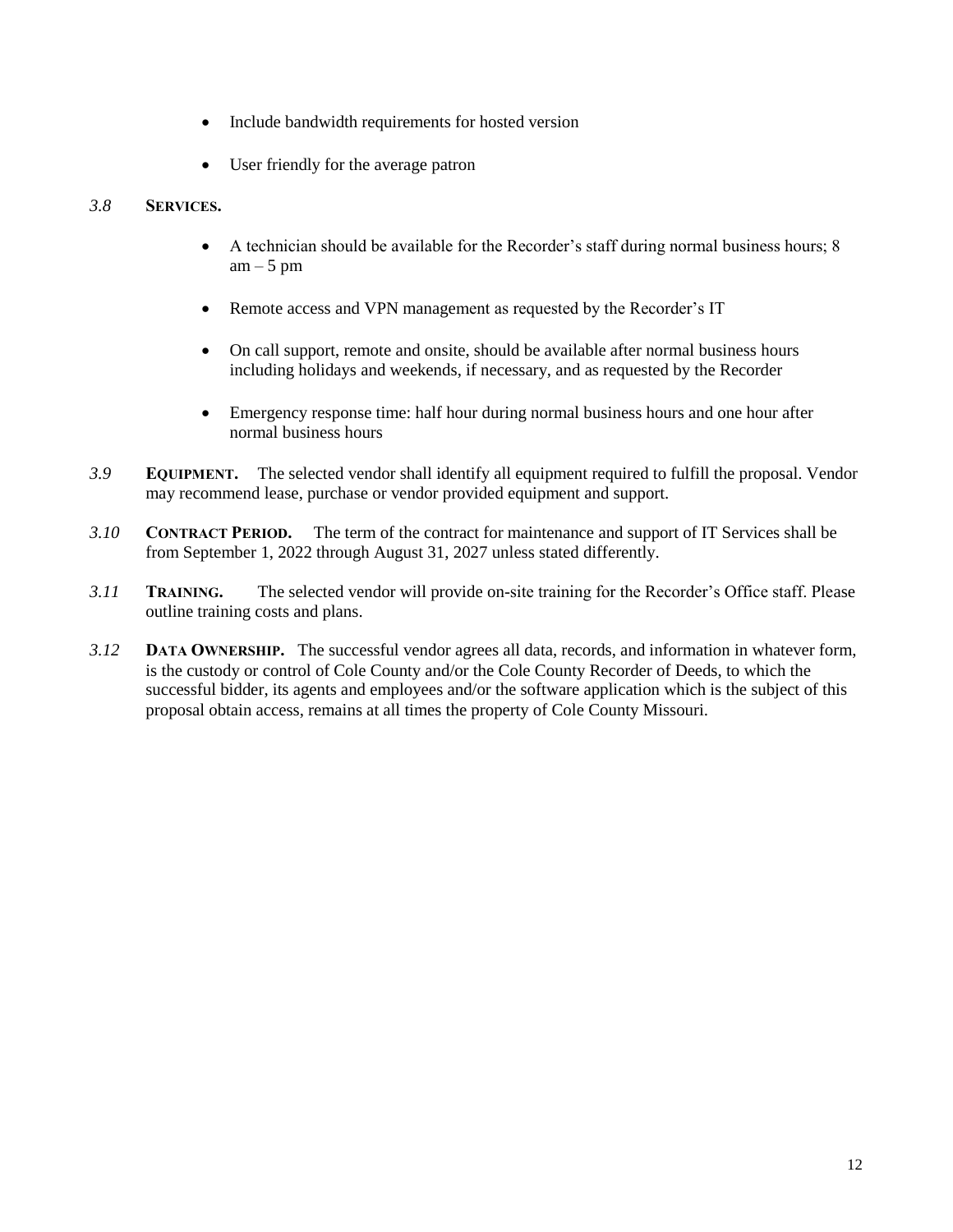### **ANTI-COLLUSION STATEMENT**

| STATE OF    |                           |
|-------------|---------------------------|
| COUNTY OF   |                           |
|             |                           |
|             | being first               |
|             |                           |
|             | (title of person signing) |
| $\sigma$ of |                           |
|             |                           |

(Name of Bidder)

\_\_\_\_\_\_\_\_\_\_\_\_\_\_\_\_\_\_\_\_\_\_\_\_\_\_\_\_\_\_\_\_\_\_\_\_\_\_\_\_\_\_\_

that all statements made and facts set out in the proposal for the attached bid are true and correct; and that the bidder (The person, firm, association, or corporation making said bid) has not, either directly or indirectly, entered into any agreement, participated in any collusion, or otherwise taken any action in restraint of free competitive bidding in connection with such bid of any contract which result from its acceptance.

Affiant further certifies that bidder is not financially interested in, or financially affiliated with, any other bidder for the attached bid.

| (BY)                                                                       |  |
|----------------------------------------------------------------------------|--|
| Sworn to before me this $\_\_\_\_$ day of $\_\_\_\_\_\_$ , 20 $\_\_\_\_\_$ |  |
|                                                                            |  |
| <b>Notary Public</b>                                                       |  |
|                                                                            |  |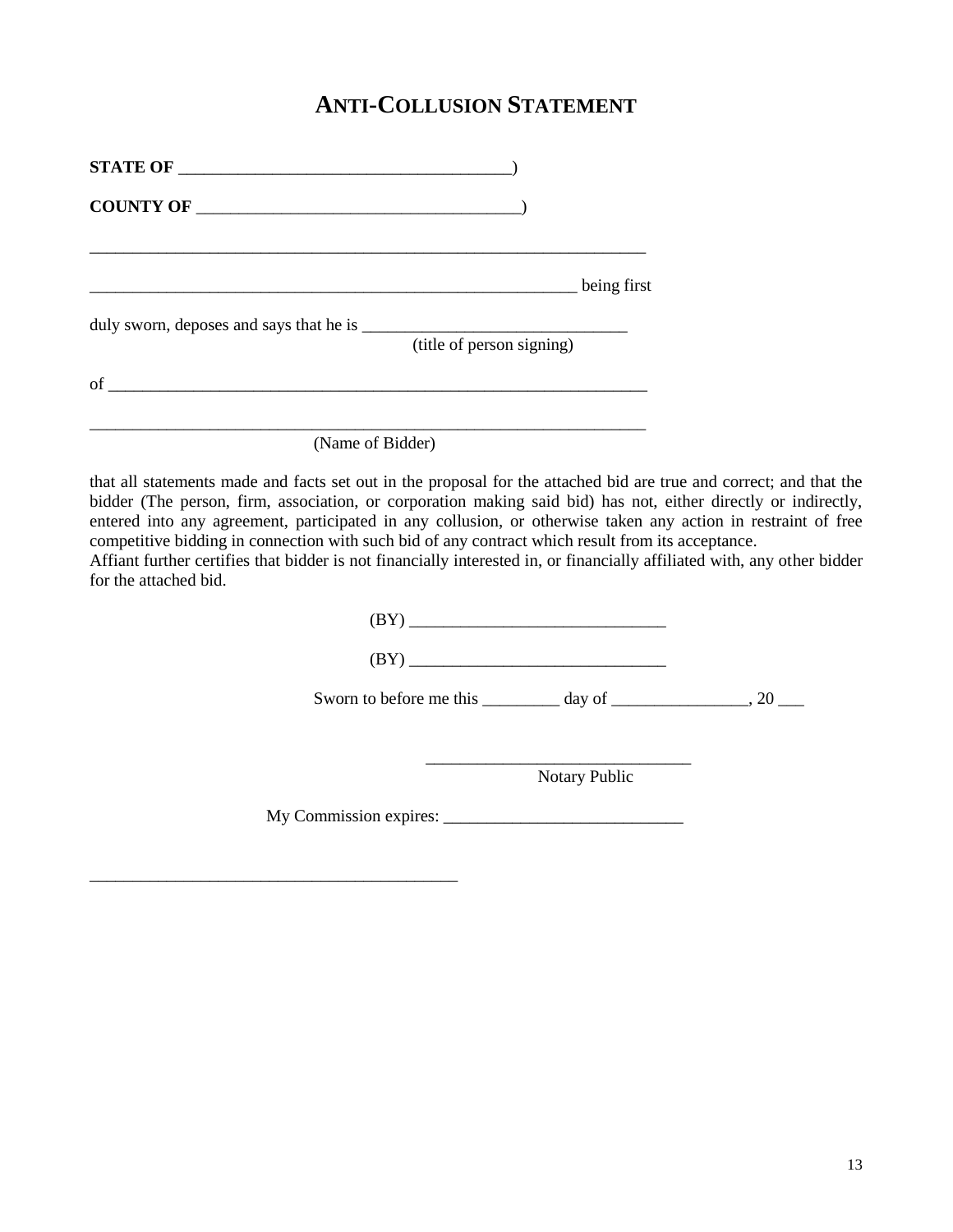#### **REFERENCES BID NUMBER 2022-20 LAND RECORDS SOFTWARE MANAGEMENT AND IMAGING SYSTEM**

To be considered qualified by the County for the work contemplated herein, the respondent must have had completed a minimum of five (5) projects of similar size and scope over the past five (5) years. For the purpose of verifying quality of service, please list customer references that the County may contact.

| <b>REFERENCE ONE</b>                                                                                                  |                                                                                                                                                                                                                               |  |  |  |
|-----------------------------------------------------------------------------------------------------------------------|-------------------------------------------------------------------------------------------------------------------------------------------------------------------------------------------------------------------------------|--|--|--|
|                                                                                                                       |                                                                                                                                                                                                                               |  |  |  |
|                                                                                                                       |                                                                                                                                                                                                                               |  |  |  |
|                                                                                                                       |                                                                                                                                                                                                                               |  |  |  |
| REFERENCE TWO                                                                                                         |                                                                                                                                                                                                                               |  |  |  |
|                                                                                                                       |                                                                                                                                                                                                                               |  |  |  |
|                                                                                                                       |                                                                                                                                                                                                                               |  |  |  |
|                                                                                                                       |                                                                                                                                                                                                                               |  |  |  |
|                                                                                                                       | REFERENCE THREE                                                                                                                                                                                                               |  |  |  |
|                                                                                                                       |                                                                                                                                                                                                                               |  |  |  |
|                                                                                                                       |                                                                                                                                                                                                                               |  |  |  |
|                                                                                                                       |                                                                                                                                                                                                                               |  |  |  |
|                                                                                                                       |                                                                                                                                                                                                                               |  |  |  |
|                                                                                                                       |                                                                                                                                                                                                                               |  |  |  |
|                                                                                                                       |                                                                                                                                                                                                                               |  |  |  |
|                                                                                                                       |                                                                                                                                                                                                                               |  |  |  |
| <u> 1980 - Johann Johann Stoff, deutscher Stoffen und der Stoffen und der Stoffen und der Stoffen und der Stoffen</u> | REFERENCE FIVE THE TEST PRODUCED THE TEST OF THE TEST OF THE TEST OF THE TEST OF THE TEST OF THE TEST OF THE TEST OF THE TEST OF THE TEST OF THE TEST OF THE TEST OF THE TEST OF THE TEST OF THE TEST OF THE TEST OF THE TEST |  |  |  |
|                                                                                                                       |                                                                                                                                                                                                                               |  |  |  |
|                                                                                                                       |                                                                                                                                                                                                                               |  |  |  |
|                                                                                                                       |                                                                                                                                                                                                                               |  |  |  |